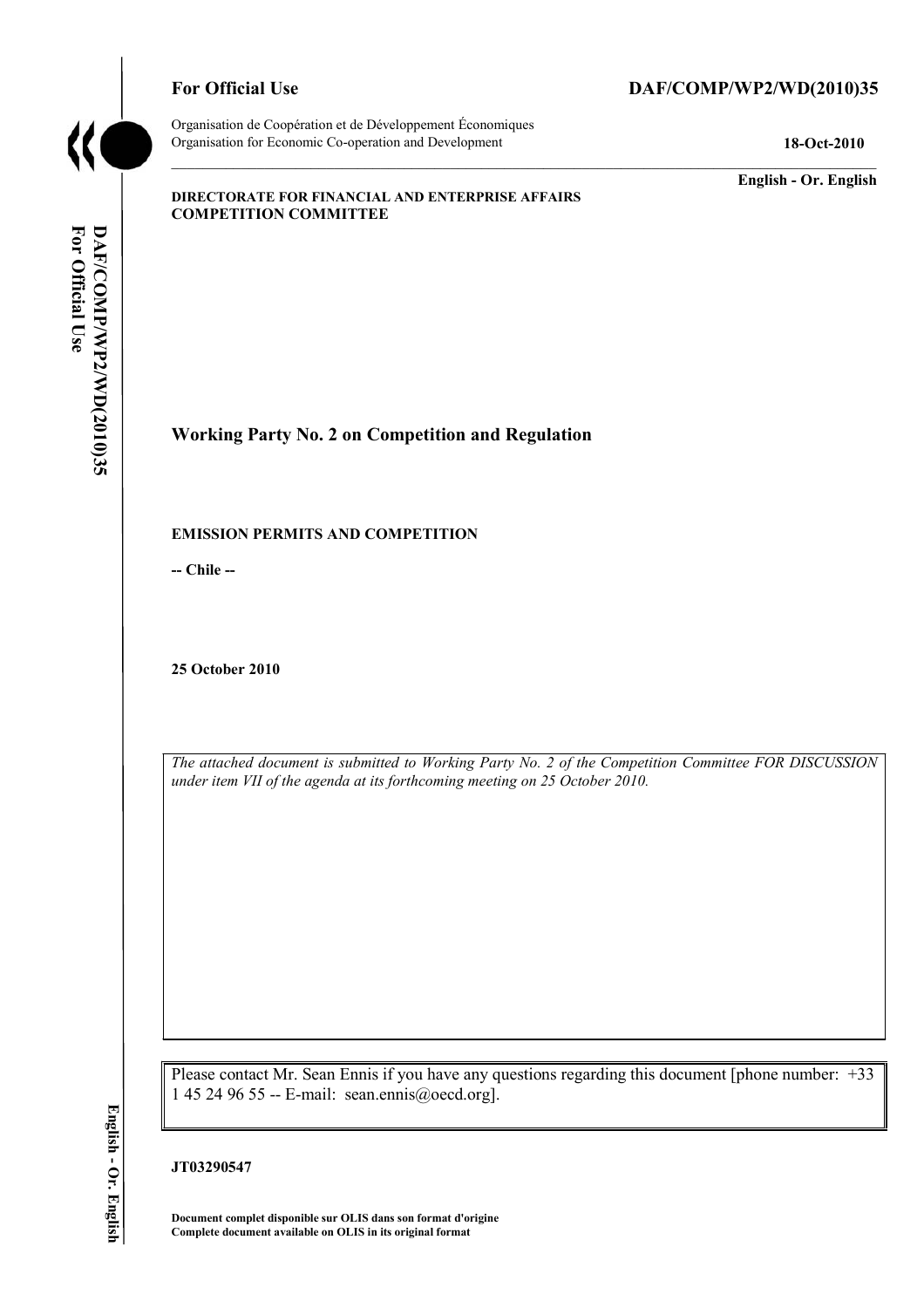## DAF/COMP/WP2/WD(2010)35

# **1. Chile's legal and institutional environmental framework**

1. Chile's Environmental Policy stands on the concept of sustainable development, a strategy aimed at reconciling environmental protection with economic growth in a context of social equity and public sector's transparency. Its principles ensure coherence and pervade the legal, institutional and instrumental aspects of the government's environmental management.

2. Chile's Constitution contains three provisions concerning the environment. No. 8 and 24 of Article 19 declare that: a) citizens have the right to live in a pollution-free environment, the State being accountable for protecting this right and preserving nature**;** b) property rights are restrained by their social function, that is, the country's interests, national security, health, public use and conservation of environmental heritage**;** and c) as a guarantee of the above-mentioned rights, Article 20 of the Constitution enshrines the remedy of protection, which may be called upon by any party undergoing deprivation, disturbance or threats in his right to live in a pollution-free environment (Article 19, No 8) by an illegal act attributable to a precise authority or person. These Constitutional rules imply that, unlike aspects such as economic policy, environment issues are a State responsibility and that legal constraints on some rights or liberties can be imposed in this regard.

3. The General Environmental Framework (Act N° 19.300), enacted in 1994, has been substantially amended in 2010 by Act  $N^{\circ}$  20.417<sup>1</sup>. The Act originally created enforcement mechanisms, the environmental protection fund, and government institutions in charge of environmental issues. It also defined key concepts for generating and ascribing duties and liabilities with reference to biodiversity, climate change, pollution, conservation of environmental heritage, nature preservation, and environmental impact or damage.

4. A number of management instruments –the main topics of the General Act No. 19.300 and related legal bodies- are also provided**:** Environmental Impact Assessment System; Environmental Quality Standards, Nature Preservation and the Conservation of the Environmental Heritage; Emission Standards; Management, Prevention and Decontamination Plans; Citizen Participation; Liability for Damage to the Environment; Education and Research; Environmental Protection Fund; and Strategic Environmental Assessment<sup>2</sup>.

5. From 2010 onwards the new institutional arrangement considers the creation of the Environmental Ministry, in charge of environmental policies and regulations**;** the Environmental Evaluation Service, for the administration of the Environmental Impact Assessment System**;** and the Superintendence of the Environment as an enforcement and compliance agency. The Superintendence's powers of supervision and sanction will be effective once the bill introducing the Environmental Tribunals, which is now in Congress, is enacted.

## **2. Locally transferable permits**

6. Tradable emission permits (EPs) are an environmental management instrument in Chile's environmental regulations. EPs are one of the main economic instruments for preventive and decontamination plans and in emission standards associated to particular areas. The authority may launch a

<sup>|&</sup>lt;br>|<br>| This amendment included the creation of the Environmental Ministry, the Environmental Evaluation Service, the Superintendence of the Environment and the Ministerial Sustainability Council. Besides, a bill establishing Environmental Tribunals is currently under discussion in Congress.

<sup>2</sup> The 2010 amendment introduced the Strategic Environmental Assessment instrument, which will come in force together with its related regulation.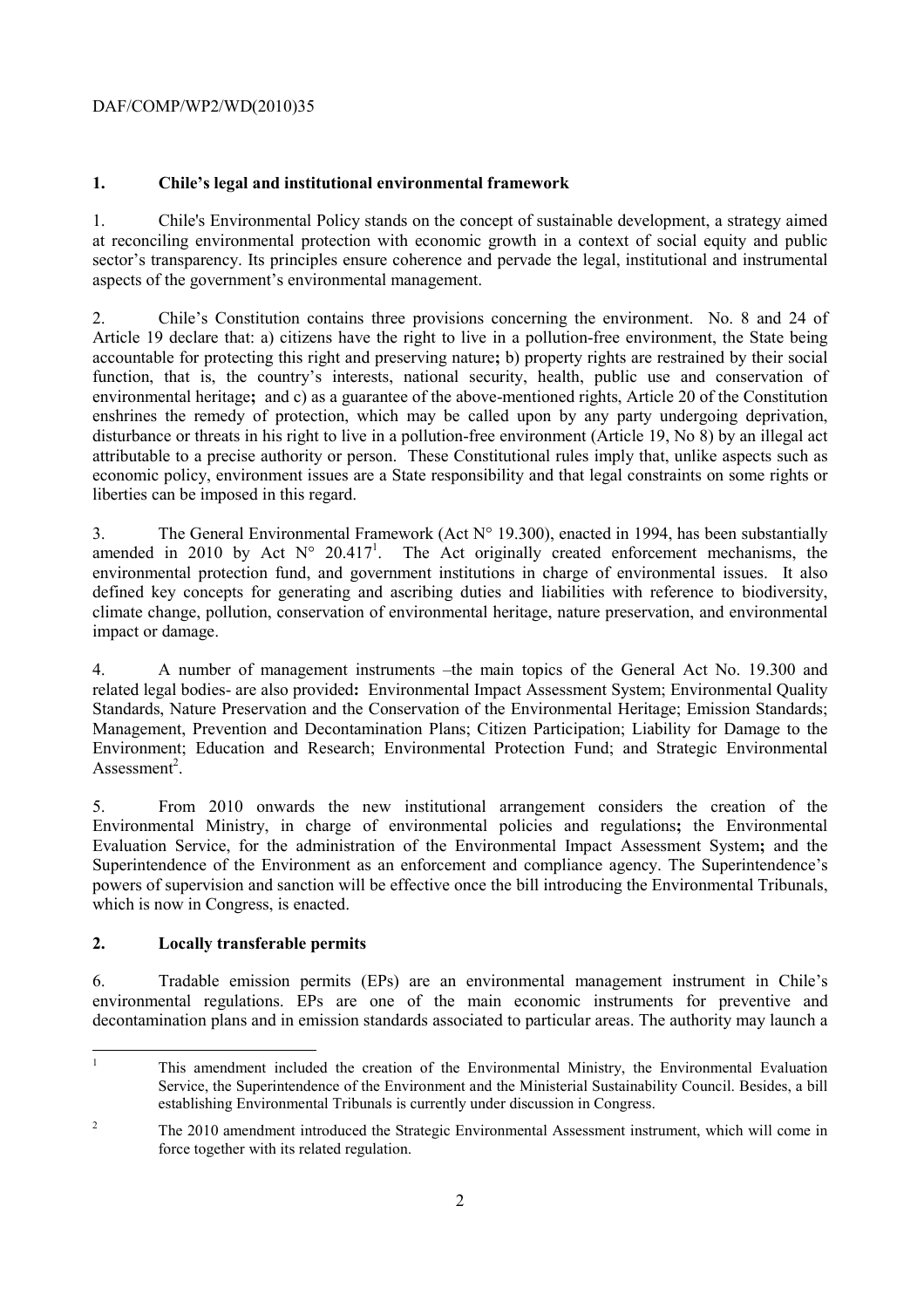prevention or decontamination plan in specific areas when an environmental variable reaches between 80% and 100%, or exceeds, the values set by an environmental standard.

7. Issued by the Ministry of Health, Decrees No. 4 (1992) and No. 812 (1995) create and regulate a compensation system for particulate matter emissions by stationary sources. A compensation system for new activities is included in the Metropolitan Region Decontamination Plan<sup>3</sup> whereby projects with an annual emission value higher than defined in the plan, should compensate 150% of that value.

8. Stationary sources permits were initially assigned caring for "grandfathering" clauses<sup>4</sup>, upon the emissions declared until December 1997 by sources operative by March 1992. An emission benchmark for these facilities was in force already, given that a reduction program had been previously set up. Later modifications of the original facilities must also compensate their emissions.

9. The compensation and technical requirements for those sources is authorized by the Ministry of Health, and only compensations between sources ensuring that their emissions' composition is similar are allowed.

10. The Environmental Permit shapes the procedures and technical requirements for the compensation of other sources' emissions, i.e., particulate matter during the building of a facility. Permits are granted by the Regional or National Commission for the Environment after their evaluation by the Environmental Impact Assessment System.

11. These permits are traded by firms on a bilateral basis, along with legal documents and technical information required to guarantee that the compensation and/or the emission reduction have been carried out.

12. The system operates within a specific geographical area benefiting from a decontamination plan and command  $&$  control instruments, such as emission standards. It is therefore unlikely that premises that should compensate their emission will become smaller in order to by-pass the regulations.

13. A similar system is in place for the control of nitrogen oxides emissions, consisting of a reduction program for current large emitters and compensation for new facilities. The compensation of emissions in the Metropolitan decontamination plan is mandatory for any activity or new facilities that emit over certain values of carbon monoxide, sulphur oxides and organic volatile compounds<sup>5</sup>.

14. A case depicting the compensation system is worth mentioning. In 1997, *Central Termoeléctrica Renca*, a thermoelectric power generator, had to substitute its fuel and sought an opinion from the environmental impact assessment system. The decision approving the change ordered the plant to compensate its nitrous oxides emissions. At that time, the government, in turn, was promoting the use of catalytic converters by taxicabs so as to reduce their emissions of atmospheric pollutants. Thus to satisfy

 3

D.S. Nº16 of 1998 issued by the Ministry of the Presidency was updated on 2004 and on April 2010.

<sup>4</sup> When rules are changed, these clauses allow actions taken before a certain date to remain subject to the old rules. In other words, it is a statutory or contractual willingness to allow some activities or former rights to stay valid despite new rules precluding it. For instance, downtown regulations can no longer allow gas stations there, but the one operating in the area before the law came into effect can stay in its "grandfathered" business.

<sup>5</sup> Both authorized emission values and pollutants included were modified in April 2010.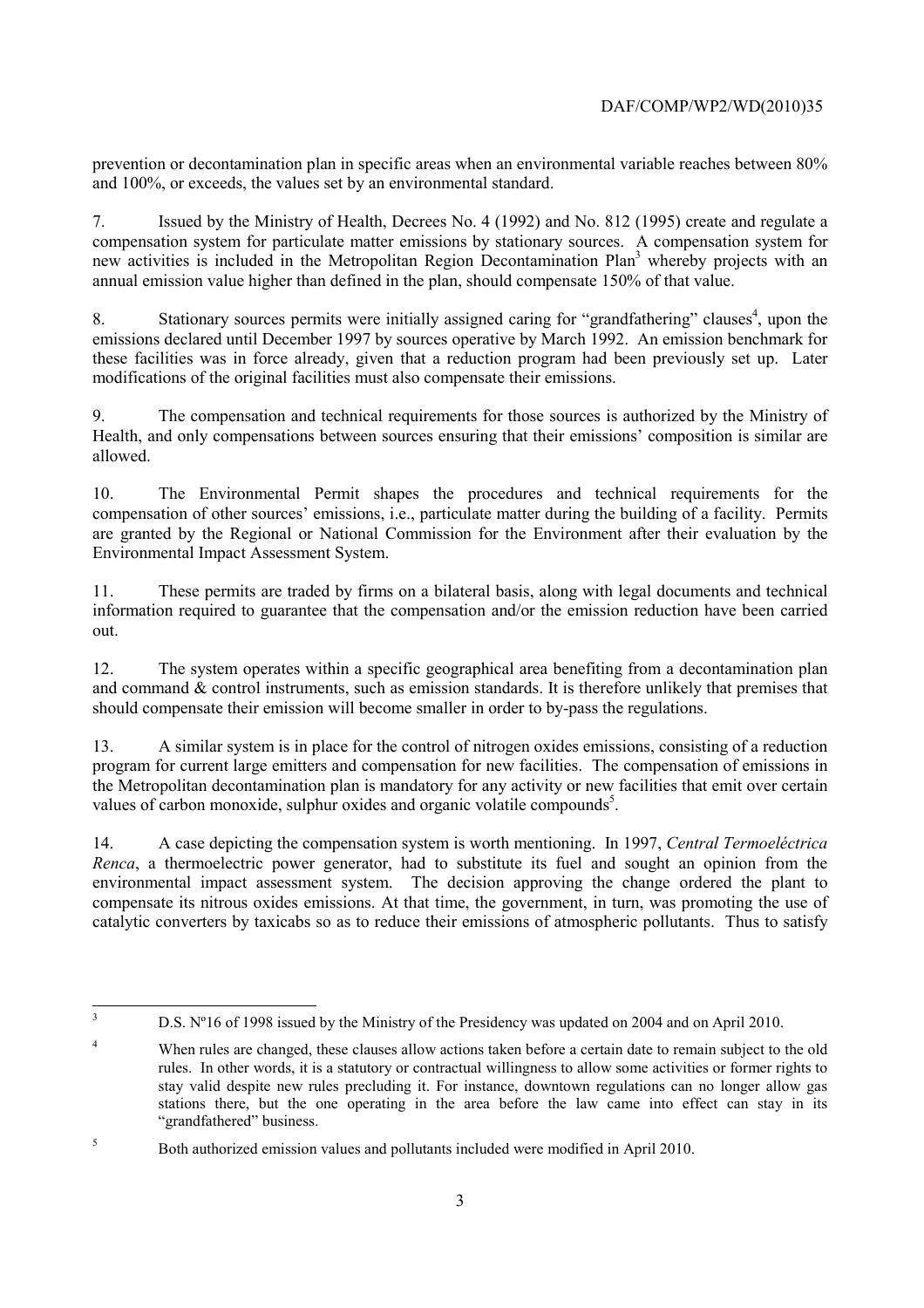## DAF/COMP/WP2/WD(2010)35

the emission compensations, the approval involved the destruction of 129 taxicabs, paid by the power generator to their former owners, thus enabling them to buy a new car with catalytic converter<sup>6</sup>.

15. A further development is the Ministry of Public Works' intention to hand the administration of public parks and green areas to private firms under a concessions scheme. The administrator will be qualified for selling decontamination bonds of particulate matter to activities needing to compensate their emissions. The ensuing resources will directly go to the maintenance of green areas<sup>7</sup>.

16. With the aim of enhancing the compensation systems, a bill acknowledging the issuance of decontamination bonds was dispatched to Congress in  $2003^8$ .

17. One of the government's environmental priorities is a legal framework for an emission-trading scheme fitting assorted pollutants and geographical areas. The new Environmental Ministry has announced the review and amendment of this bill, with the aim of making effectively available an emission trading system in Chile.

### **3. Climate change and greenhouse gases mitigation**

18. Chile is a developing country willing to contribute to the lessening of the global warming problem, although it contributes a mere 0.2% of global emissions. This country will freely take national the appropriate mitigation actions to achieve a 20% deviation below the "Business-as-Usual" (BAU) emissions growth trajectory by 2020, as projected from 2007, a target that calls for foreign support. Chile will mainly address energy efficiency, renewable energy, and Land Use Change and Forestry measures<sup>9</sup>.

19. As a non-Annex I country, Chile has no emission commitments but has participated in the international CO2 markets either on a voluntary basis or under the Kyoto Protocol's Clean Development Mechanism (CDM). Our country has been very active in the development of CDM projects. According to UNFCCC's CDM statistics, the expected average annual CERs from 38 registered projects in Chile amounts to 1.25%.

20. The Santiago Climate Exchange (SCX) proposal was introduced in November 2009. This is a private initiative seeking to start and develop a Greenhouse Gases reduction industry, with state-of-the-art processes and carbon bonds eventually tradable in the American or European markets. This initiative is still in an initial stage, so no conclusions about its effects on market are available.

## **4. Competition authorities and the development of a market for emission permits**

21. Competition authorities have not yet been directly involved in the development of an emission permits system.

22. Economic instruments for environmental management and regulation have been in use ever since their inception in mid 90's. Competition authorities, though, are aware that market solutions are

 6 Environmental Qualification Resolution of the "Central Termoeléctrica Renca y Nueva Renca", Project.<br>Res. Ex. Nº 007/96. 30.10.1996. Available at https://www.e-Res. Ex.  $N^{\circ}$  007/96, 30.10.1996. Available at https://www.eseia.cl/expediente/expedientesEvaluacion.php?modo=ficha&id\_expediente=43

<sup>7</sup> Newspaper "La Tercera" 09.05.2010, page 10.

<sup>8</sup> Bulletin 3290-12, July 2003.

<sup>9</sup> Chile's letter to UNFCCC on the Copenhagen Accord's Appendix II -Nationally appropriate mitigation actions of developing country parties.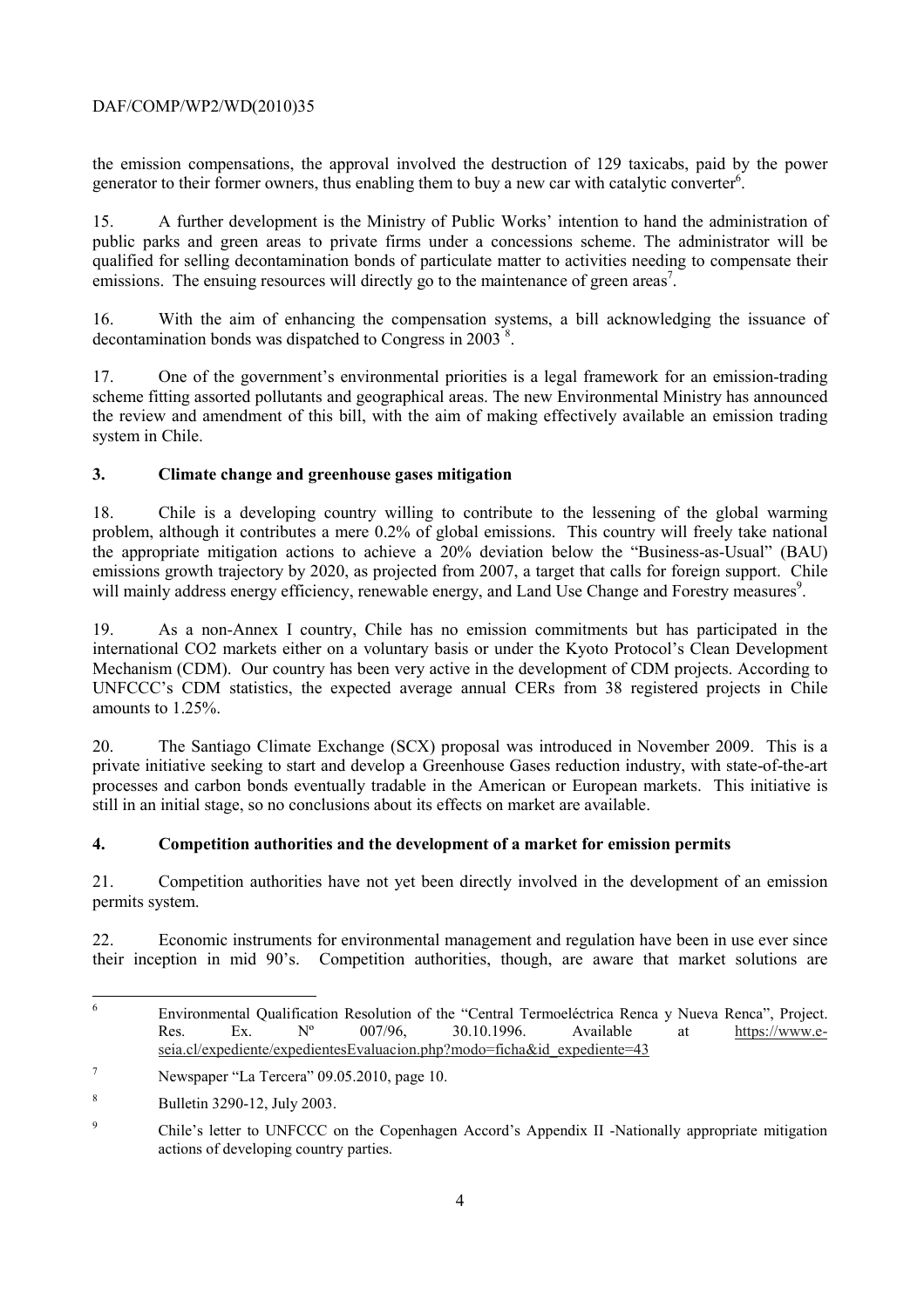increasingly been used nowadays by Environmental Authorities as a complement to the usual command  $\&$ control instruments.

23. Environmental regulations should consider the competition policy approach, most of all in the design of an emission permits trading system. A recent experience is worth mentioning related to the management of fishing permits or quota allocation in the fishing industry.

24. Extractive fishery is highly regulated in Chile, by the "General Act on Fisheries and Aquaculture<sup>"10</sup>. Overall, this Act regulates this activity largely through command  $\&$  control instruments such as annual quotas by species in a given area, or Total Allowable Catch**;** biological close season**;**  minimum size or weight extraction per species in a given area, and size and features of the arts and fishing gear, among other<sup>11</sup>.

25. Following the evolution of global fisheries management, in 1992 Chile started to regulate this activity by means of economic instruments<sup>12</sup>, introducing an individual transferable quotas (ITQ) system, which tradable character has been limited in practice.

26. From 2002 onwards a Maximum Catch Limit per Boat Owner system (LMCA<sup>13</sup>) was introduced under Act 19.713 for industrial fishing only. This new system allocated individual fishing quotas based on a historical catch and investment allocation criterion.

27. Act No. 19.713 (LMCA) will expire in December 2012. In the face of this forthcoming event, the arrangement for access to fishery resources has triggered a debate in the industry on the revision of the LMCA's current regulatory scheme.

28. Additionally, the debate has moved to the competition arena, triggered by a request for a Competition Tribunal decision by a market player in a non-adversarial procedure. This firm initially requested, among others, a modification of the initial allocation system of fishing rights based on historical catch criteria, claiming market foreclosure effects.

29. The FNE framed the discussion as an issue of productive efficiency rather than a problem of allocative efficiency. The grounds for this approach were that in this particular case, in the downstream market, the product was considered a commodity (fish flour) and thus no serious potential risks towards final consumers were identified. On the other hand, the FNE identified that the potential competition problems in the market for fishing quotas should be addressed with an efficient transferability system for the ITQ, rather than amending the initial allocation provisions.

30. In its report to the TDLC the FNE recommended that "in the context of a new fishing regulation, a proper secondary market for extractive fishing rights should be promoted, leading to an efficient

 $10<sup>10</sup>$ Act 18.892 of 1989 and subsequent amendments.

<sup>&</sup>lt;sup>11</sup> Ibid. 1, Title III, paragraph 1, Articles 3, 4 and 5.

<sup>12</sup> Individual transferable quotas belong to a class of instruments known as "tradable permits… established by the Government for pollution or resource use. …[the government] distributes auction permits and controls compliance of the system" CEPAL (2001), Serie Medioambiente y Desarrollo N° 31, p. 16.

<sup>13</sup> Act No. 19.713, *Límite Máximo de Captura por Armador*.